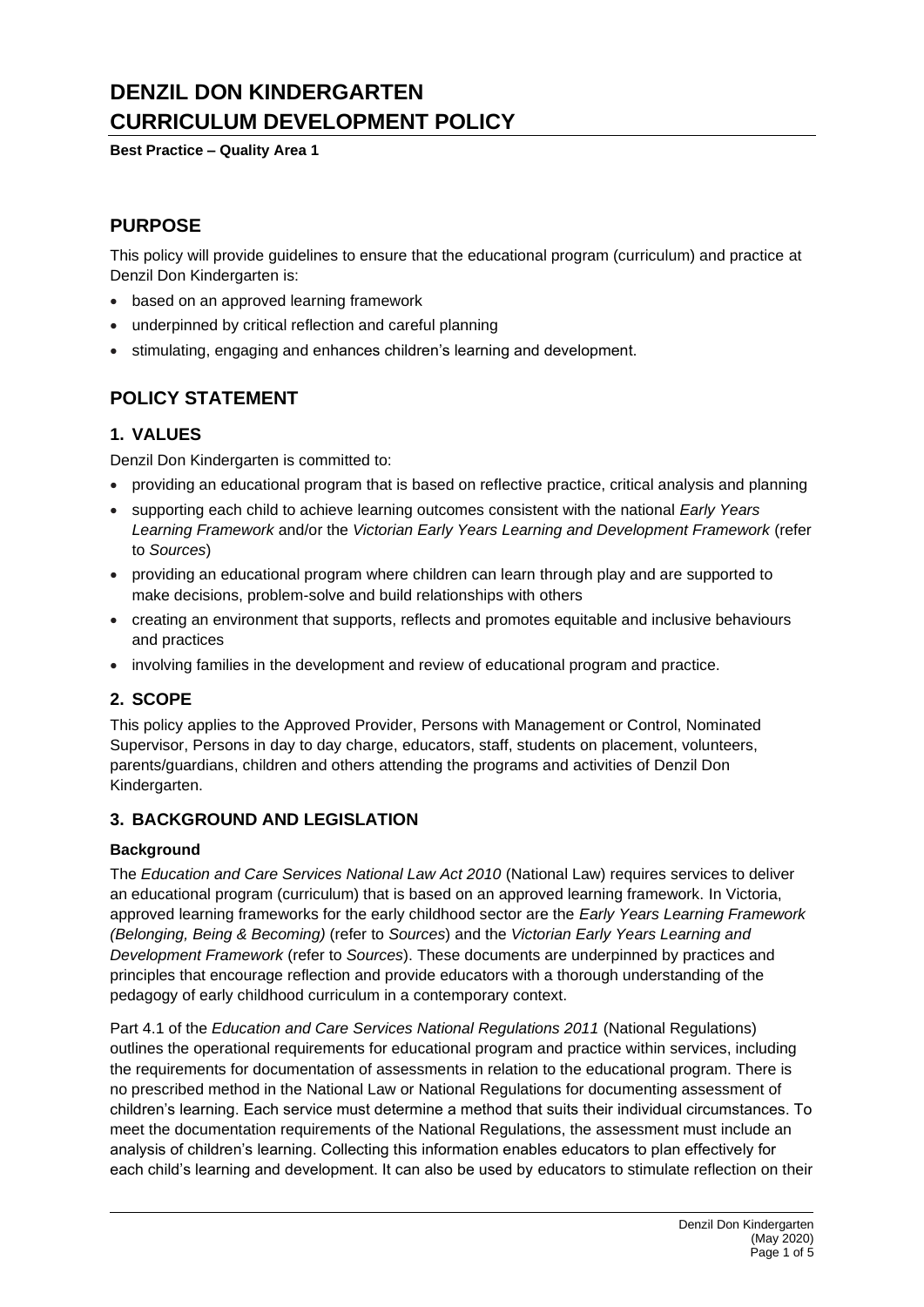own values, beliefs and teaching practices, and to communicate about children's learning with children and their families.

The National Regulations require the appointment of an Educational Leader to lead the development and implementation of the educational program (or curriculum) at the service (Regulation 118). This person will have suitable qualifications and experience, as well as a thorough understanding of the *Early Years Learning Framework* and/or the *Victorian Early Years Learning and Development Framework*, enabling them to guide other educators in planning and reflection, and to mentor colleagues in implementation practices (*Guide to the Education and Care Services National Law and the Education and Care Services National Regulations*, p85 – refer to *Sources*).

The *National Quality Standard* is linked to the approved learning frameworks. Quality Area 1: Educational Program and Practice focuses on "enhancing children's learning and development through the:

- pedagogical practices of educators and co-ordinators
- development of programs that promote children's learning across five learning outcomes" (*Guide to the National Quality Standard* – refer to *Sources*).

The educational program must also be underpinned by the service's philosophy.

#### **Legislation and standards**

Relevant legislation and standards include but are not limited to:

- *Education and Care Services National Law Act 2010*: Sections 168, 301(3)(d), 323
- *Education and Care Services National Regulations 2011*: Regulations 73–76, 118, 148
- *National Quality Standard,* Quality Area 1: Educational Program and Practice
	- − Standard 1.1: The educational program enhances each child's learning and development
	- − Standard 1.2: Educators facilitate and extend each child's learning and development

### **4. DEFINITIONS**

The terms defined in this section relate specifically to this policy. For commonly used terms e.g. Approved Provider, Nominated Supervisor, Regulatory Authority etc. refer to the *General Definitions* section of this manual.

**Approved learning framework:** A document that outlines practices that educators and co-ordinators must use to support and promote children's learning. The *Early Years Learning Framework (Belonging, Being & Becoming)* and the *Victorian Early Years Learning and Development Framework* are approved learning frameworks for use in Victoria (refer to *Sources*).

**Critical reflection:** Reflective practices that focus on implications for equity and social justice (*Early Years Learning Framework* – refer to *Sources*).

**Curriculum:** All interactions, experiences, activities, routines and events, planned and unplanned, that occur in an environment designed to foster children's learning and development (*Early Years Learning Framework*– refer to *Sources*; adapted from Te Whariki).

**Each child:** A phrase used in the *National Quality Standard* when an individualised approach is warranted and educators are required to modify their response to meet the needs of an individual child. An example is 'each child's current knowledge, ideas, culture and interests provide the foundation for the program'.

**Educational Leader:** The Approved Provider of an education and care service must designate, in writing, a suitably qualified and experienced educator, co-ordinator or other individual to lead the development and implementation of educational programs at the service (Regulation 118). This person must have a thorough understanding of the *Early Years Learning Framework* (or other approved learning framework), be able to guide other educators in their planning and reflection, and mentor colleagues in the implementation of their practice.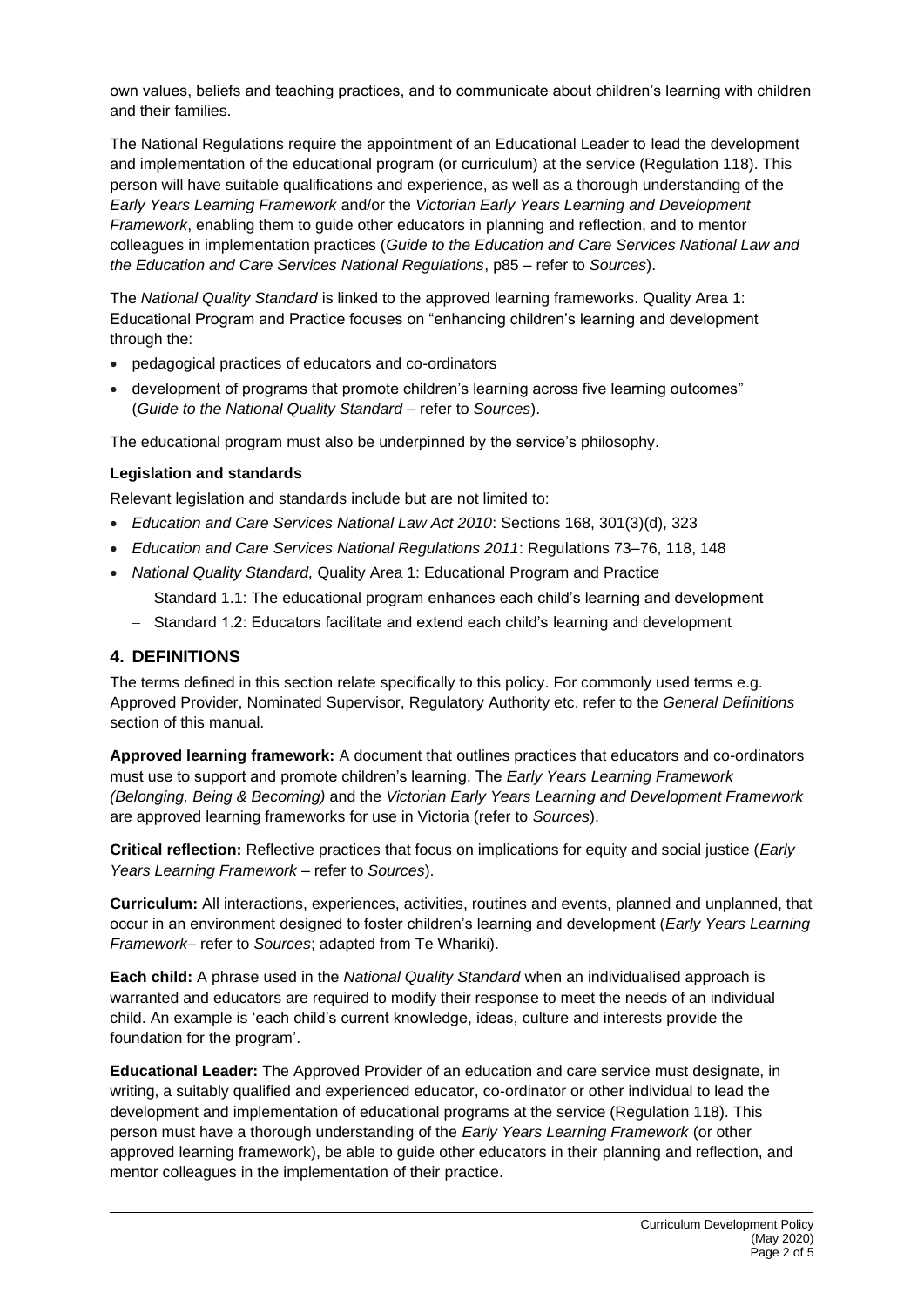**Learning:** A natural process of exploration that children engage in from birth, as they expand their intellectual, physical, social, emotional and creative capacities. Early learning is closely linked to early development.

#### **Learning framework:** Refer to **approved learning framework** above.

**Learning outcome:** A skill, knowledge or disposition that educators can actively promote in early childhood settings, in collaboration with children and families.

**Learning relationships:** Relationships that further children's learning and development. Both adult and child have intent to learn from one another.

**Play-based learning:** A context for learning through which children organise and make sense of their social world as they engage actively with people, objects and representations.

# **5. SOURCES AND RELATED POLICIES**

#### **Sources**

- *Belonging, Being & Becoming – The Early Years Learning Framework for Australia*: <http://education.gov.au/early-years-learning-framework>
- *Educators' Guide to the Early Years Learning Framework for Australia*: <http://education.gov.au/early-years-learning-framework>
- *Guide to the Education and Care Services National Law and the Education and Care Services National Regulations 2011*, ACECQA: [www.acecqa.gov.au](http://www.acecqa.gov.au/)
- *Guide to the National Quality Standard*, ACECQA: [www.acecqa.gov.au](http://www.acecqa.gov.au/)
- *National Quality Standard Professional Learning Program*: [www.earlychildhoodaustralia.org.au/nqsplp](http://www.earlychildhoodaustralia.org.au/nqsplp)
- *Victorian Early Years Learning and Development Framework* Resources for Professionals: <https://www.education.vic.gov.au/childhood/professionals/learning/Pages/veyldf.aspx>
- *Marrung – Aboriginal Education Plan 2016 – 2026* <https://www.education.vic.gov.au/about/programs/Pages/marrung.aspx>

#### **Service policies**

- *Code of Conduct Policy*
- *Environmental Sustainability Policy*
- *Inclusion and Equity Policy*
- *Interactions with Children Policy*
- *Nutrition and Active Play Policy*
- *Participation of Volunteers and Students Policy*
- *Road Safety and Safe Transport Policy*
- *Sun Protection Policy*
- *Supervision of Children Policy*
- *Water Safety Policy*

# **PROCEDURES**

#### **The Approved Provider and persons with management or control are responsible for:**

- ensuring that the educational program is stimulating and engaging, enhances children's learning and development, and is based on an approved learning framework (refer to *Definitions*) (Section 168)
- ensuring the developmental needs, interests and experiences, and the individual differences of each child are accommodated in the educational program (Section 168) (refer to *Inclusion and Equity Policy*)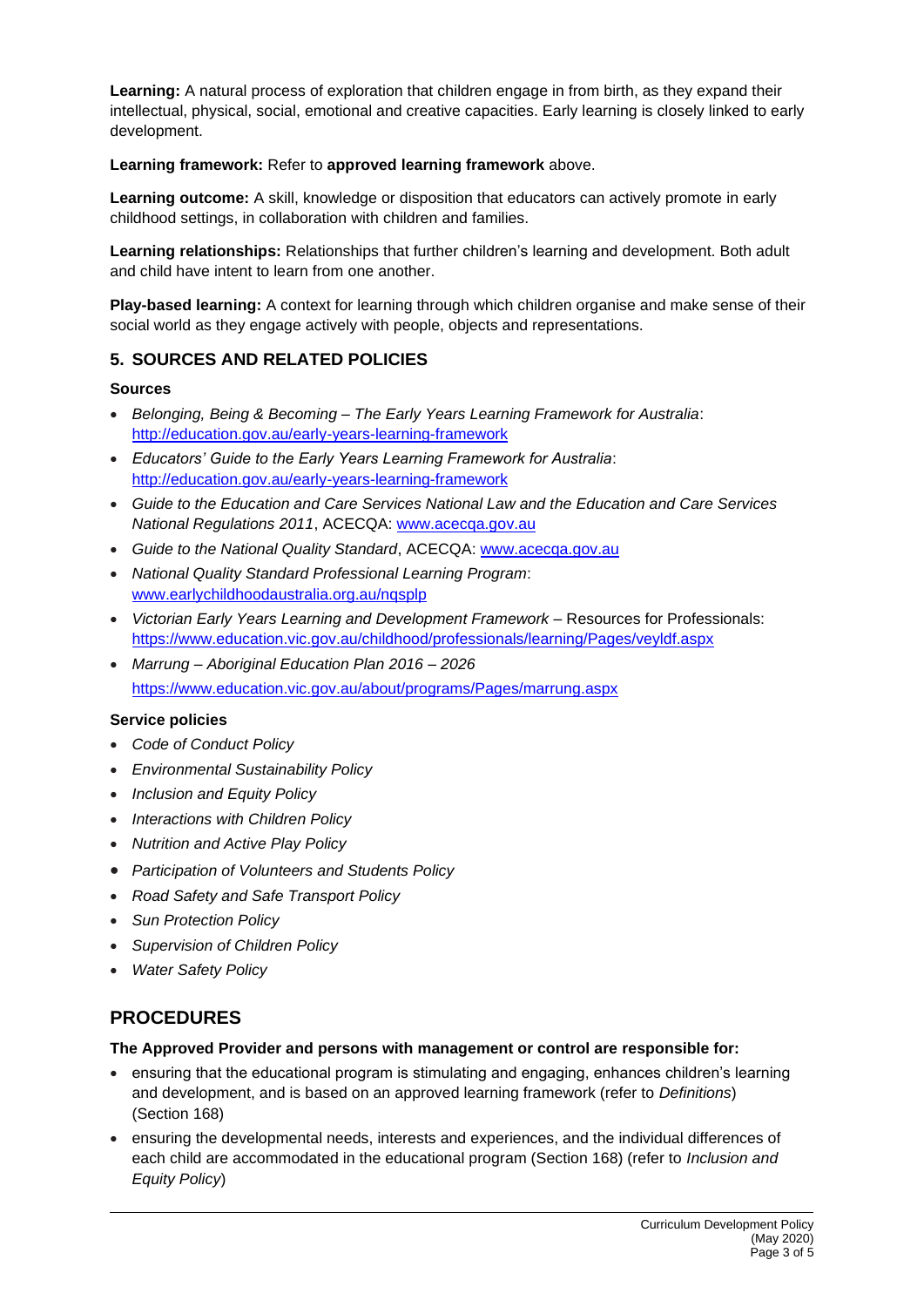- ensuring the educational program contributes to each child:
	- − developing a strong sense of identity
	- − being connected with, and contributing to, his or her world
	- − having a strong sense of wellbeing
	- − being a confident and involved learner
	- − being an effective communicator (Regulation 73)
- designating a suitably qualified and experienced Educational Leader to direct the development and implementation of educational programs at the service (Regulation 118)
- ensuring the staff record includes the name of the Educational Leader at the service (Regulation 148)
- ensuring that the service's philosophy guides educational program and practice
- ensuring that assessments of the child's developmental needs, interests, experiences and participation in the educational program are documented (Regulation  $74(1)(a)(i)$ )
- ensuring that assessments of the child's progress against the outcomes of the educational program are documented (Regulation 74(1)(a)(ii))
- ensuring documentation of assessments includes reflection on the period of time the child is at the service, and how documented information will be used by educators at the service (Regulation 74(2)(a)(i)&(ii))
- ensuring documentation is written in plain language and is easy to understand by both educators and parents/guardians (Regulation 74(2)(b))
- ensuring a copy of the educational program is displayed at the service and accessible to parents/guardians (Regulation 75)
- ensuring that parents/guardians are provided with information about the content and implementation of the educational program, their child's participation in the program and documentation relating to assessments or evaluations of their child (Regulation 76)
- developing and evaluating the educational program in collaboration with the Nominated Supervisor, educators, children and families.

#### **The Nominated Supervisor and Persons in Day to Day Charge are responsible for:**

- ensuring that the educational program is stimulating and engaging, enhances children's learning and development, and is based on an approved learning framework (refer to *Definitions*) (Section 168)
- ensuring the developmental needs, interests and experiences, and the individual differences of each child are accommodated in the educational program (Section 168) (refer *to Inclusion and Equity Policy*)
- displaying a copy of the educational program at the service in a location accessible to parents/guardians
- ensuring that each child's learning and development is assessed as part of an ongoing cycle of planning, documentation and evaluation
- ensuring that there is a record of learning and development for each child, and that it is updated and maintained on an ongoing basis
- developing and evaluating the educational program in collaboration with the Approved Provider, educators, children and families
- ensuring regular communication is established between the service and parents/guardians in relation to their child's learning and development.

#### **Educators and other staff are responsible for:**

• delivering an educational program that is stimulating and engaging, enhances children's learning and development, and is based on an approved learning framework (refer to *Definitions*)